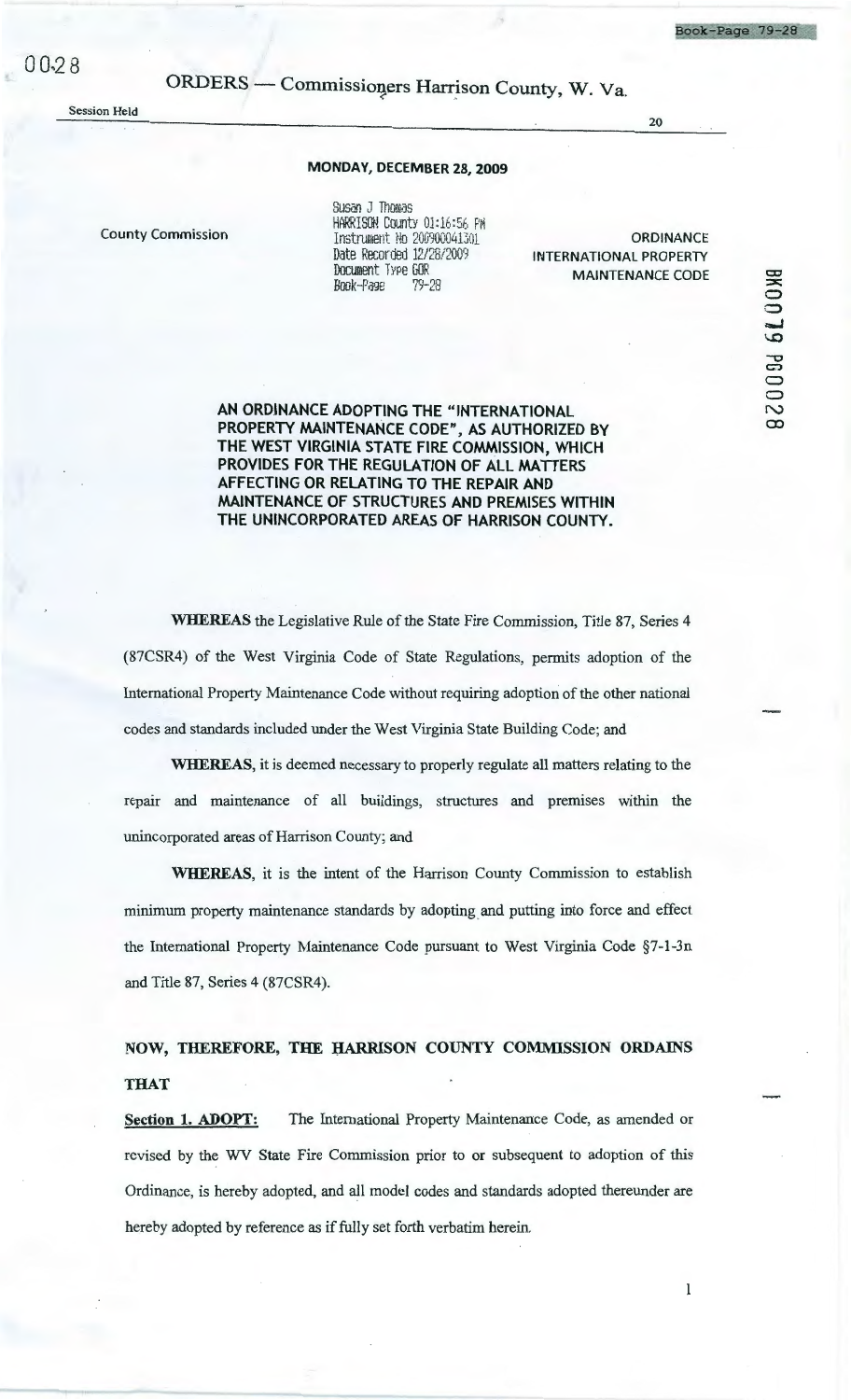0 0 2 *·:*<sup>1</sup>

## ORDERS - Commissioners Harrison County, W. Va.

Session Held 20

CASTO & HARRIS, INC., SPENCER, W. VA. RE-ORDER NO. 20016-06

## BK0079 PG0029

**Section 2, APPLICABILITY:** The provisions of this Ordinance and the International Property Maintenance Code adopted hereunder shall not apply to structures and premises occupied or used for agricultural purposes. For the purpose of this Ordinance, the term "agriculture" shall be deemed to mean the cultivation of plant crops or the raising of livestock. Agriculture is the organized use of land for the production of plant or animal food, fiber or landscape products. Beef and dairy farms, grain farms, orchards, plant nurseries, and tree farms are forms of agriculture.

**Section 3. SAVINGS:** Nothing in this Ordinance shall be construed to affect any suit or proceeding pending in any court, or rights acquitted or liability incurred, or any cause or causes under any act or ordinance repealed; nor shall any just or legal right or remedy of any character be lost, impaired or affected by this Ordinance.

**Section 4. CONFLICTING ORDINANCES:** Any existing ordinance that is more stringent or imposes a higher standard than is required by the International Property Maintenance Code shall govern, provided such ordinance is not inconsistent with the laws of the State of West Virginia and is not contrary to recognized standards and good engineering practices. Any existing ordinance that is less stringent or imposes a lesser standard than is required by the above-referenced code is hereby amended to comply therewith.

**Section 5, DUTIES AND POWERS OF THE CODE OFFICIAL:** The Code Official shall enforce the provisions of the International Property Maintenance Code. Priority shall be given to conditions that pose a public health and/or safety hazard, or that affect the general public. The code official shall issue all necessary notices and orders to ensure compliance. Upon failure of any person to comply with a notice of violation within the